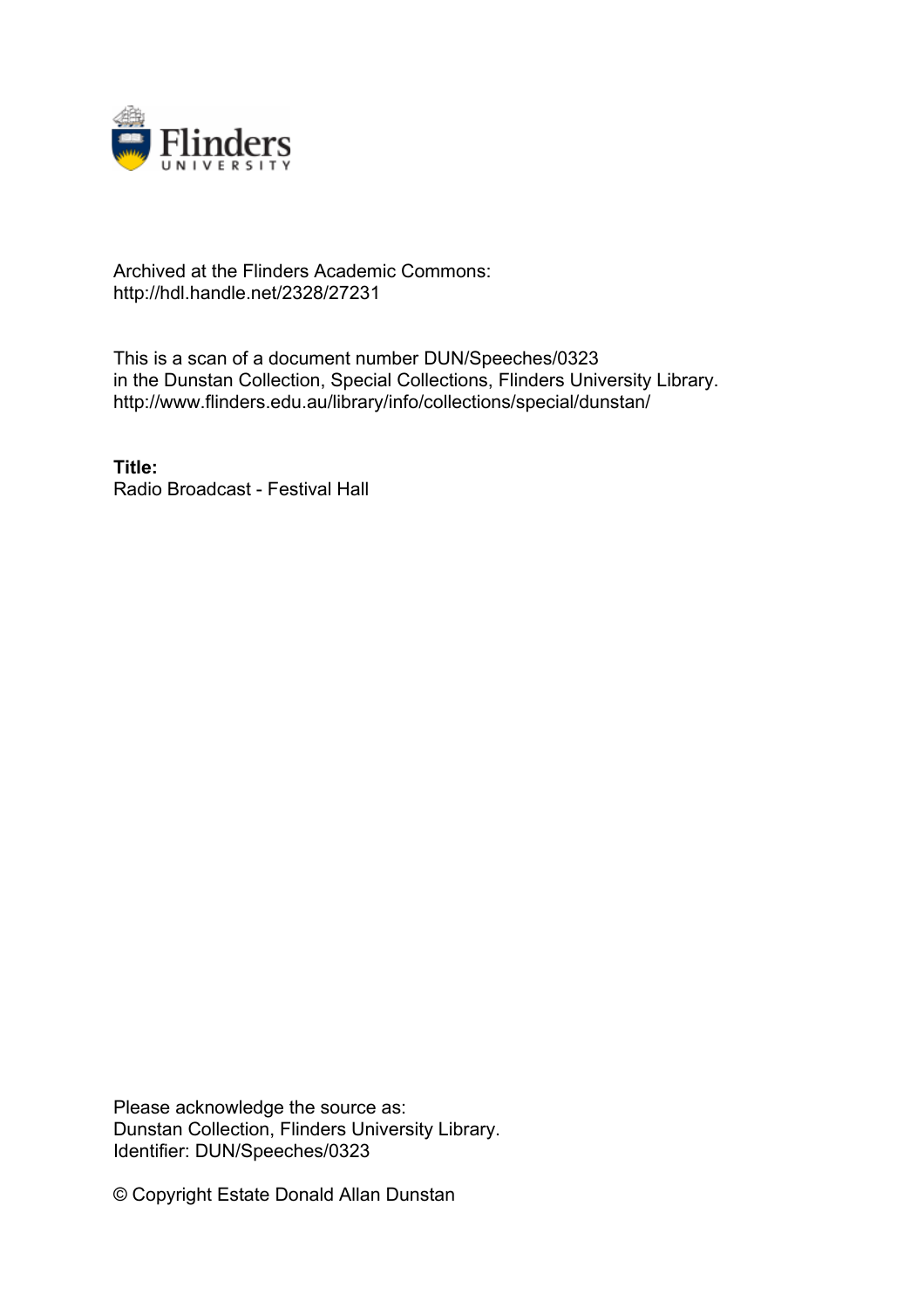RADIO TALK BY DON DUNSTAN. 5-K.A., WEDNESDAY, 11

GOOD EVENING : IT WAS VERY HEARTENING LAST WEEK TO SEE HOW QUICKLY THE FESTIVAL HALL APPEAL TARGET OF 3100,000 WAS REACHED. THE ENTHUSIASM DISPLAYED BY THE MANY HUNDREDS OF PRIVATE SUBSCRIBERS INDICATES THAT THE FESTIVAL HALL IS POPULARLY SEEN AS A BUILDING WITH A REAL JOB OF WORK TO PERFORM. AND NOW, WITH THE FEDERAL GOVERNMENT'S \$200,000 AND THE BALANCE FROM THE STATE GOVERNMENT AND CITY COUNCIL, THE 4.6 MILLION DOLLAR PROJECT SHOULD BE COMPLETED IN TIME FOR THE 1972 FESTIVAL.

BUT WHAT WE MUST NOW ENSURE IS THAT THE PROJECT DOES 1 ' *Fa*rt 1 - 1 - 1 NOT STOP JUST THE STOP JUST THE STOP JUST THE RESERVE AND LESS THE STOP JUST THE STOP JUST THE STOP JUST THE S RIGHT NOW. IT WOULD OBVIOUSLY BE THE VENUE OF THE ROYAL SHAKESPEARI  $R$  is the vertex of the vertex  $\mathcal{L}_\mathrm{M}$  is the vertex of the vertex of the vertex of the royal shakes  $\mathcal{L}_\mathrm{M}$ COMPANY AND THE AUSTRALIAN BALLET STRALIAN BALLET STRALIAN BALLET STRALIAN BALLET STRALIAN BALLET STRALIAN BALL  $\mathcal{O}_\mathcal{A}$  or  $\mathcal{O}_\mathcal{A}$  is designed, and  $\mathcal{O}_\mathcal{A}$  which the Hall is designed, and  $\mathcal{O}_\mathcal{A}$  would be a set of  $\mathcal{A}$ FIND IT PERFORMED ITS FUNCTION VERY WELL. HOWEVER, WE ALSO<br>URGENTLY NEED OTHER PERFORMING ARTS FACILITIES IN ADELAIDE, AND NOW THAT THE FESTIVAL HALL WITH ITS 2,000 PEOPLE CAPACITY IS  $30<sub>0</sub>$ <u>uus F</u> WELL UNDER WAY, WE SHOULD BE PLANNING **for FURTHER DEVELOPMENT.** 

THE DeGAETANI REPORT ON THE DEVELOPMENT OF PERFORMING ARTS FACILITIES IN ADELAIDE, RECOMMENDED THAT IN ADDITION TO A MAJOR THEATRE/CONCERT HALL, SEATING UP TO 2,000, THERE SHOULD BE AN EXPERIMENTAL HALL SEATING UP TO 275 PEOPLE AND WHICH COULD ALSO BE USED FOR A VARIETY OF BUSINESS AND SOCIAL FUNCTIONS, A SMALL THEATRE SEATING BETWEEN 700 AND 800 PEOPLE, AND APPROPRIATE ADMINISTRATIVE AND PRODUCTION PREPARATION SPACES FOR A RESIDENT THEATRE COMPANY. THESE ARE THE THINGS WE SHOULD BE PLANNING NOW WE HAVE ALREADY IN THE SOUTH AUSTRALIAN THEATRE COMPANY, **THE A**. COMPANY NEEDING SUCH PERMANENT FACILITIES, AND EVERY YEAR WE ARE VISITED BY THEATRE COMPANIES AND GROUPS OF PERFORMERS WHOSE PRODUCTIONS ARE IDEALLY SUITED TO SMALL-SIZED BUT ADEQUATELY

Dunstan Collection, Special Collections, Flinders University Librar